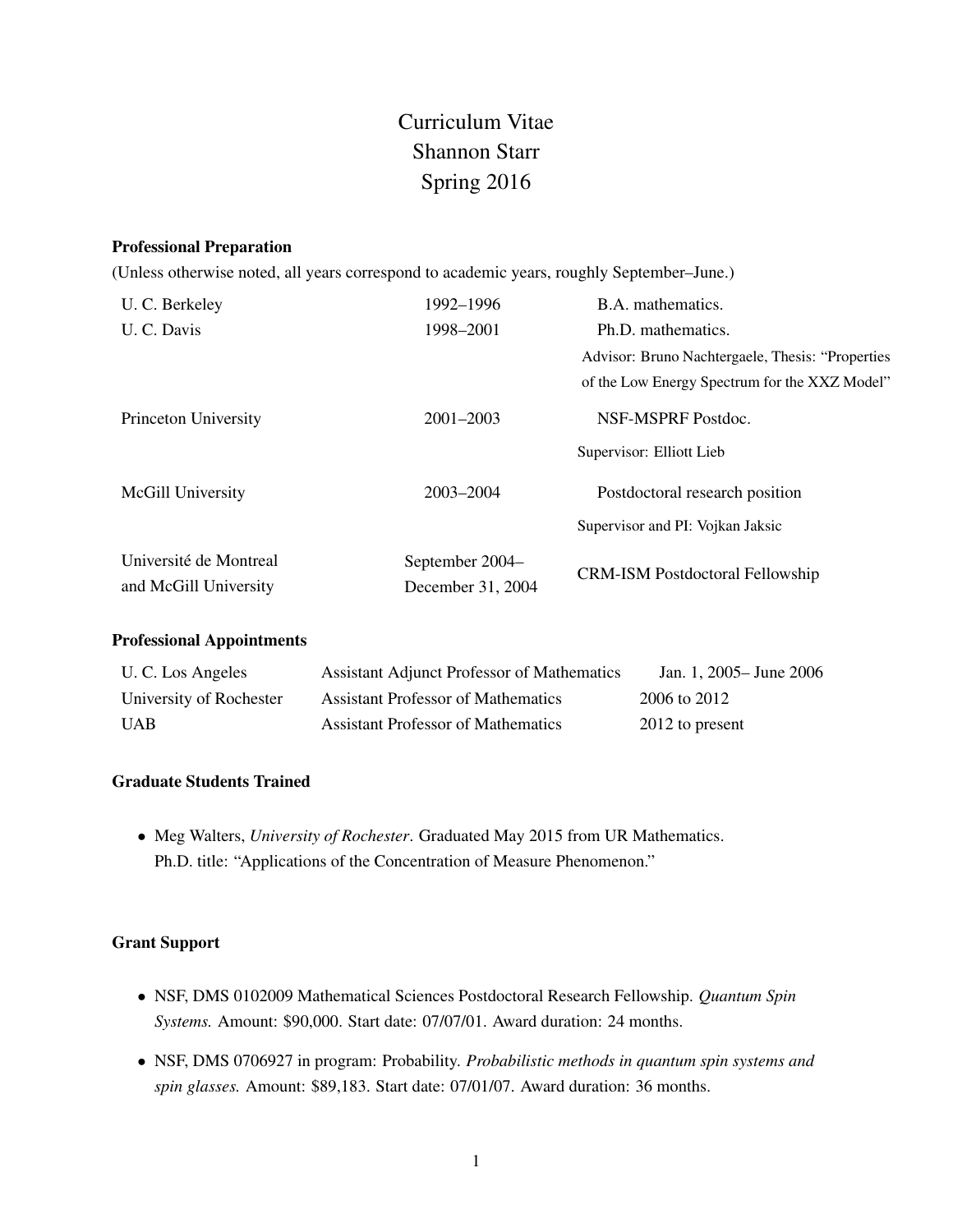- NSF, DMS 0757327 in program: Applied Mathematics. *FRG: Collaborative Research: Quantum Spin Systems. Theory and Applications in Quantum Computation.* (Co-PI, with Bruno Nachtergaele, Robert Simsl and H.T.Yau) Amount: \$49,064. Start date: 07/15/08. Award duration: 36 months.
- NSF, DMS 0952143 in program: Probability. REU Supplement (for Meg Walters). *Probabilistic methods in quantum spin systems and spin glasses.* Amount: \$2,250. Start date: 07/01/07. Award duration: 6 months.
- NSA Mathematical Sciences Program in: Probability. *Symmetry Methods in Probability*. Amount \$19,898 awarded. Start date: 02/2011. Award duration 12 months.

## Service Grants (Conferences)

- NSF, DMS-134732 CBMS Conference: *Quantum Spin Systems.* Amount: \$34,779.00. Start date: 02/01/14. Award duration: 12 months.
- NSF, DMS-1449574 Travel Grant: *US Travel Support for IHP Trimester in Probability.* \$ 48,000.00. Start date: 11/15/14. Award duration: 12 months.

#### Awards

Alice Leung mathematics prize in graduate research, U.C. Davis, 2000.

#### Conferences organized

- NSF FRG Workshop on Quantum Spin Systems and Quantum Information Theory.
	- May 21–25, 2010. University of Rochester, Mathematics Department, Rochester, NY.
	- 22 participants from Caltech, Clarkson University, Harvard, IBM Research, Los Alamos, Tokyo University, University of Arizona, U.C. Davis, University of Cardiff.
	- Including invited lectures from researchers at University of Rochester from both Mathematics and Physics departments (also advertised to the Computer Science department).
	- See website for more details: <http://www.math.rochester.edu/people/faculty/sstarr/FRGmain.html>.
- Fall Eastern Sectional Meeting, Rochester Institute of Technology, Rochester, NY September 22-23, 2012 (Saturday - Sunday) Meeting #1082: Special Session on Probability and Statistical Physics, co-organized with Carl Mueller and Wenbo Li.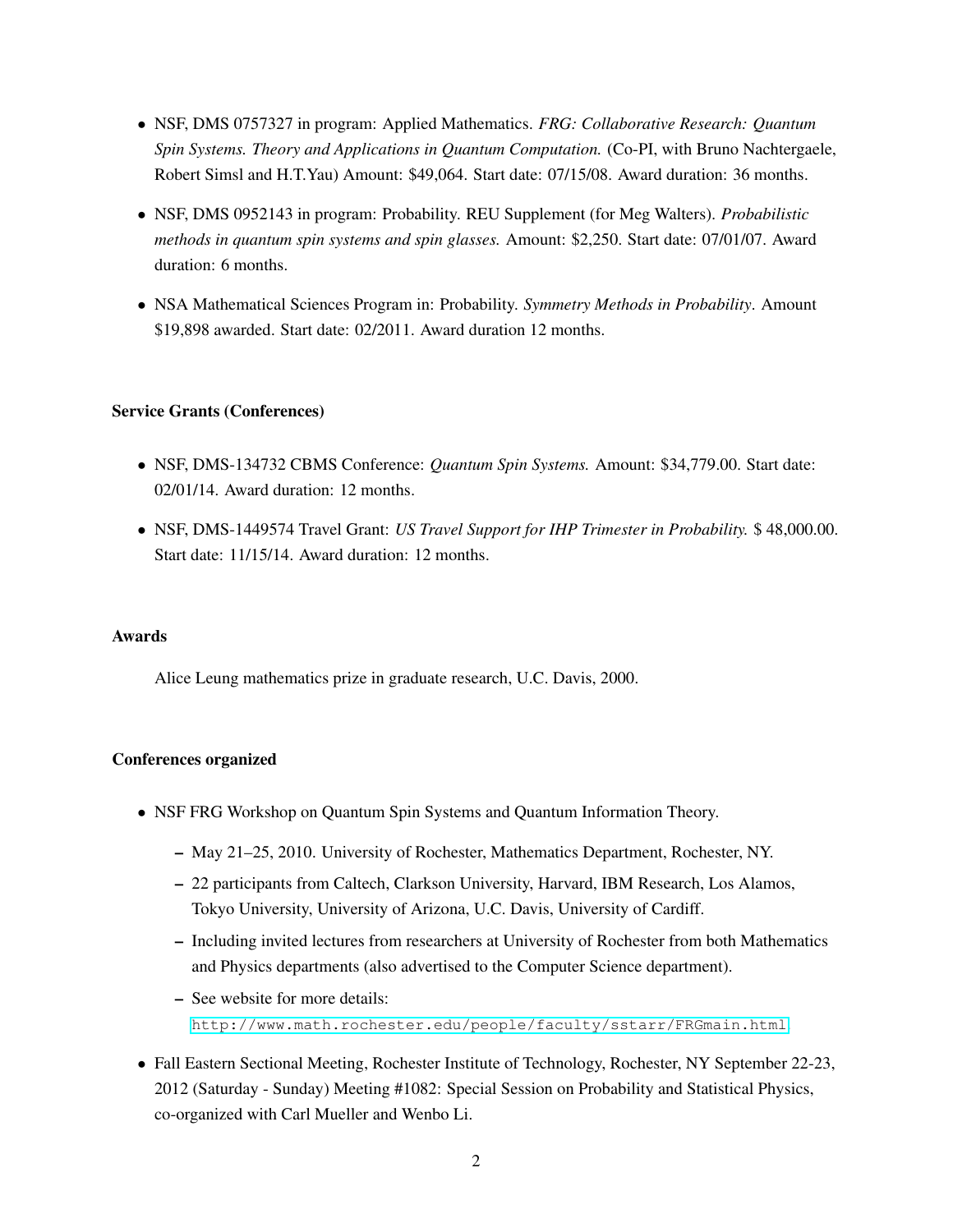• CBMS Regional Conference Series in Mathematics, UAB. "Quantum Spin Systems," with distinguished lecturer Bruno Nachtergaele from UC Davis. This took place at the University of Alabama at Birmingham June 16-20. There were approximately 50 participants, from all over the world, including many graduate students and young researchers.

# Invited Conference Talks

- International Conference on Differential Equations and Mathematical Physics, Birmingham, AL, November 2000.
- 20th Annual Western States Mathematical Physics Meeting, Caltech, February 2001.
- Volterra-CIRM International School on Quantum Probability, Trento, Italy, December 2001.
- 23rd Annual Western States Mathematical Physics Meeting, Caltech, February 2004.
- Workshop on Dynamics in Statistical Mechanics, organized by Vojkan Jaksic and C.-A. Pillet, Montréal, Canada, Summer 2004.
- AMS Regional Meeting, Special Session on Probability and Statistical Physics, San Francisco, April 2006.
- 95th Statistical Mechanics Conference, Rutgers University, May 2006.
- Young Researchers Symposium of the International Congress of Mathematical Physics, Rio de Janeiro, Brazil, July 2006.
- YEP-V (Young European Probabilists) : Statistical Mechanics on Random Structures, Eindhoven, Netherlands, March 2008.
- CRM Workshop, Integrable Quantum Systems and Solvable Statistical Mechanical Models, Montreal, Canada, July 2008.
- Mini-Workshop on Collective Phenomena in Quantum Mechanics, Oberwolfach, Germany, September 2008.
- Canadian Mathematics Society Meeting, St. Johns, Newfoundland, June 2009.
- NSF FRG Workshop on Quantum Spin Systems and Quantum Information Theory, University of Arizona, Tucson, AZ, May 2009.
- Statistical Mechanics on Random Structures, International Research Station, Banff, November 2009.
- Canadian Society of Applied and Industial Mathematics, St. Johns, Newfoundland, June 2010.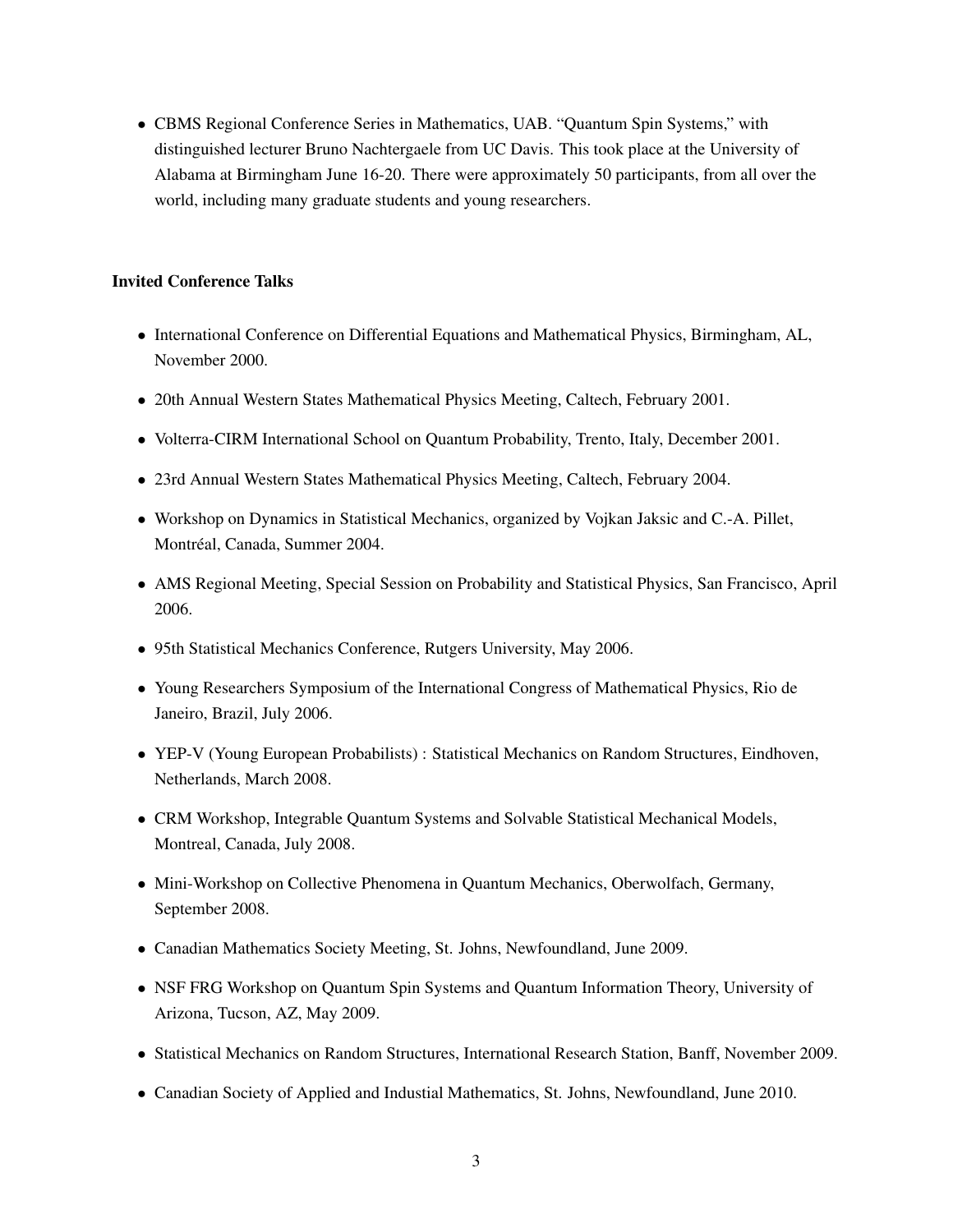- NSF FRG Workship on Quantum Spin Systems and Quantum Information Theory, Harvard, Cambridge, MA, May 2011.
- "Mathematical Challenges in Graphical Models and Message-Passing Algorithms," IPAM, UCLA, Los Angeles, January 2012.
- Arizona School of Analysis and Mathematical Physics, Tucson, AZ, March 2012.
- "Disorder in Probability and Statistical Mechanics," Modena, Italy, June 2012.
- AMS, Fall Eastern Sectional Meeting, Special Session on Probability and Statistical Mechanics, September 2012.
- AMS, Fall Western Sectional Meeting, Special Session on Mathematical Physics: Spectral and Dynamical Properties of Quantum Systems, October 2012.
- CIRM Workshop, "Disordered Systems," (1hour), June 21-28, 2013, Luminy, France.
- University of Alabama, Applied Mathematics, Joint Program Meeting (30min), Tuscaloosa, AL, November 8, 2013.
- Banff International Research Station Workshop, "Spin Glasses and Related Topics," 30 minute talk. Banff, Alberta, CANADA. July 20, 2014.
- "Laplacians, Random Walks, Bose Gas, Quantum Spin Systems," (1 hour) 15–19 Sept 2014, University of Bristol, UK.
- University of Alabama, Applied Mathematics, Joint Program Meeting (30 min), Birmingham, AL, November 8, 2014.
- "Spin glasses, Random graphs and Percolation," (45 min) 16 February 2015 20 February 2015, Institut Henri Poincaré, Paris, France.
- AMS, Central Spring Sectional Meeting, Special Session on Spectral Theory, Disorder, and Quantum Many Body Physics, March 2015.
- AMS, Spring Southeastern Sectional Meeting, Special Session on Stochastic Processes and Related Topics , March 2015.
- The Dynamical Systems, Ergodic Theory and Probability Conference Dedicated to the Memory of Nikolai Chernov, (30 min) 18–20 May 2015, University of Alabama at Birmingham.
- Mini-Workshop on Scaling Limits in Statistical Mechanics, Oberwolfach, Germany, September 2015.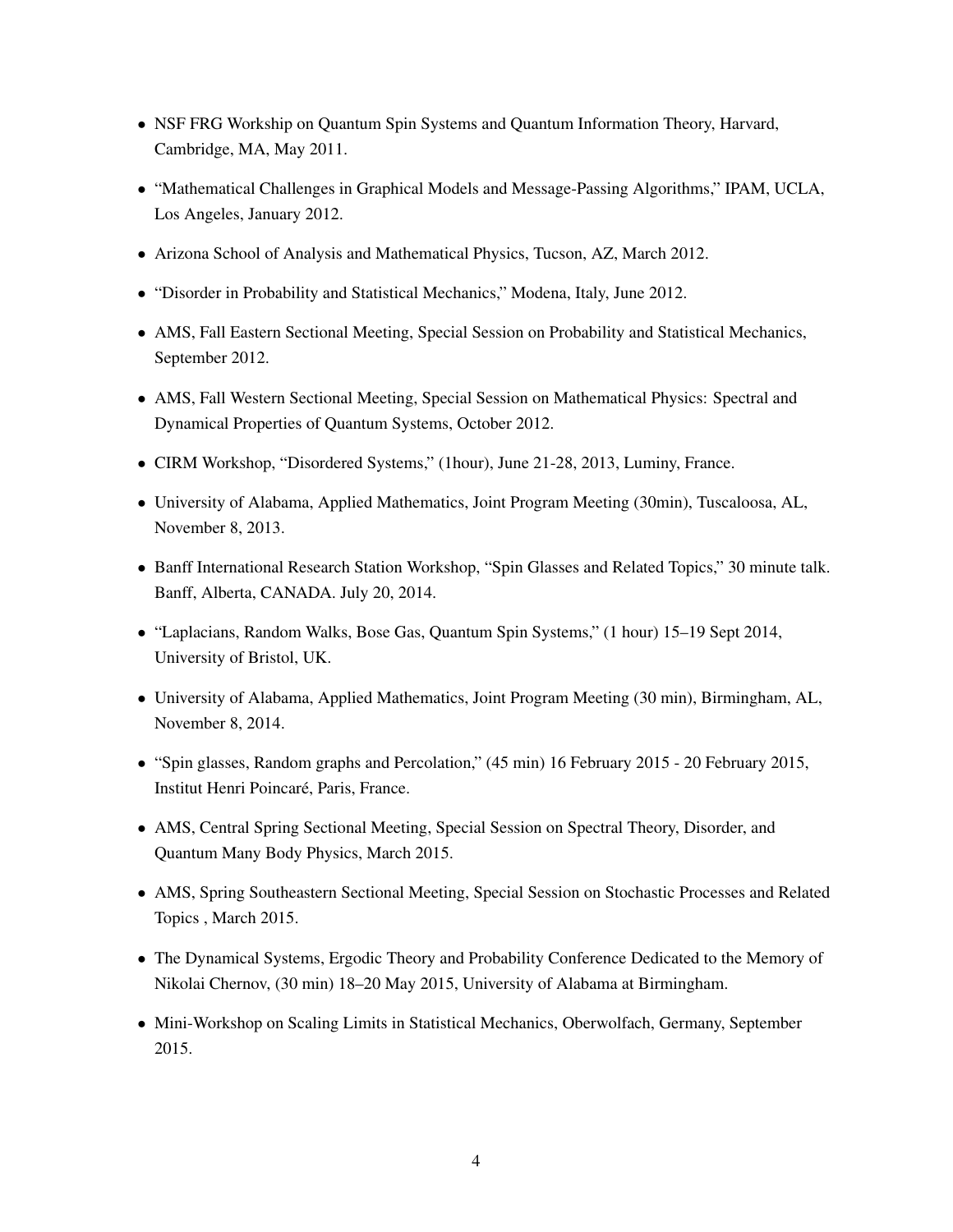## Contributed Conference Talks and Poster Sessions

- Poster, International Congress of Mathematical Physics, London, England, Summer 2000.
- Five minute talk, 84th Statistical Mechanics Conference, Rutgers University, December 2000.
- Poster, International Congress of Mathematical Physics, Lisbon, Portugal, Summer 2003.
- Five minute talk, 88th Statistical Mechanics Conference, Rutgers University, December 2003.
- Student/participant lecture at Les Houches summer school on statistical mechanics, France, Summer 2005.
- Poster, International Congress of Mathematical Physics, Rio de Janeiro, Brazil, Summer 2006.
- Thirty minute talk, International Congress of Mathematical Physics, Prague, Czech Republic, August 2009.
- Thirty minute talk, NSF-CBMS Conference at UAHuntsville Small Deviation Probabilities: Theory and Applications, June 2012.
- NSF-CBMS conference on "Analysis of Stochastic Partial Differential Equations," at Michigan State University, contributed talk (30min), August 19-23, 2013.
- 110th Statistical Mechanics Conference Rutgers University (short talk, 5 min) December 15–17, 2013.
- 113th Statistical Mechanics Conference Rutgers University (short talk, 5 min) May 10–12, 2015.

#### Seminars and Colloquia

Recent talks:

- University of Rochester. 09/21/12
- University of Alabama at Huntsville. (Colloquium) 09/14/12
- University of Alabama at Birmingham (Colloquium) 02/02/12
- Stanford University. 05/21/12
- The Technion University, Haifa, Israel. 05/14/12
- FernUniversitaat Hagen, Germany, Mathematics Department Seminar (1hr), July 4, 2013.
- University of Illinois at Urbana Champaign, Probability Seminar (1hr), November 12, 2013.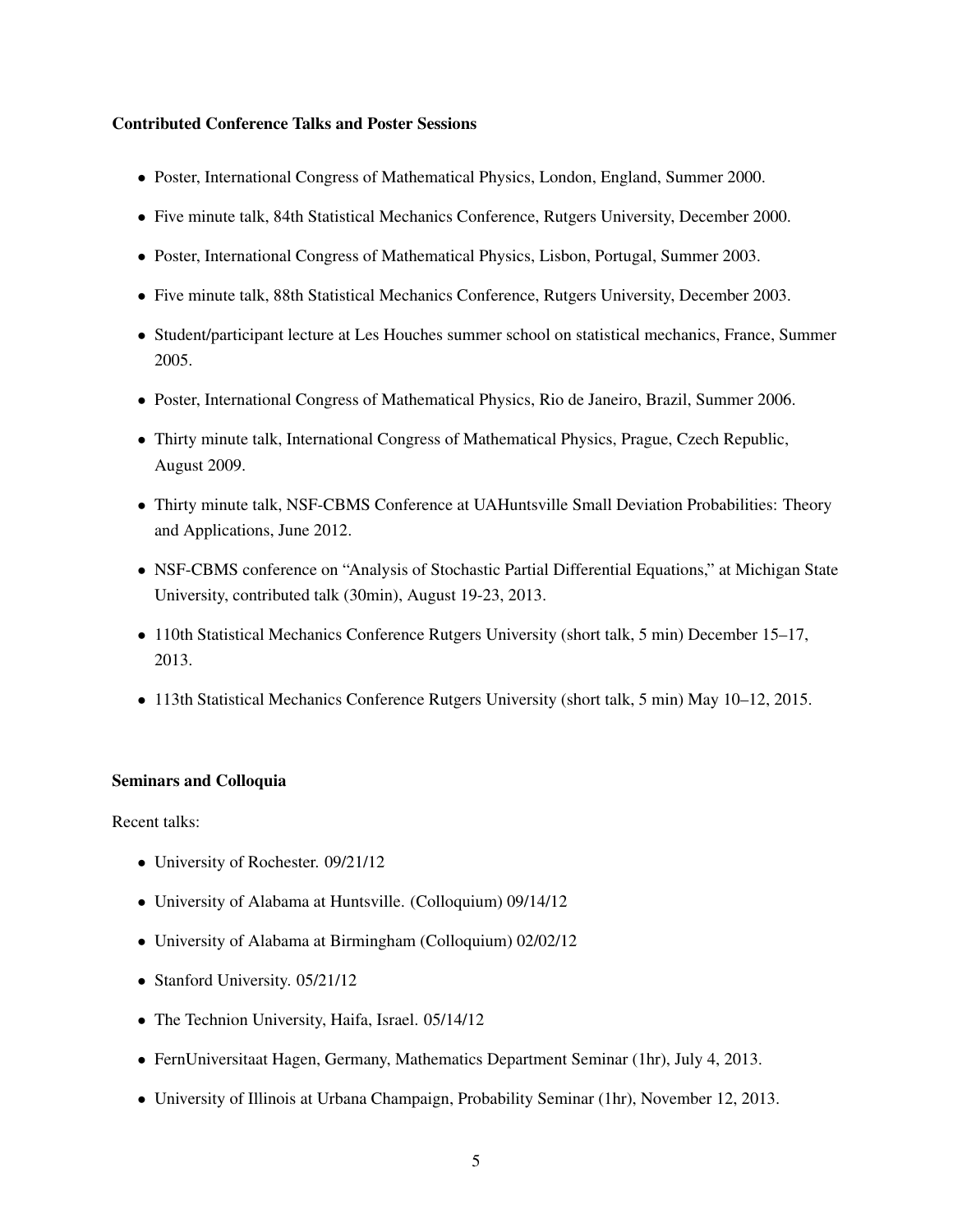- University of Chicago, Probability and Statistical Physics Seminar (1hr), November 15, 2013.
- SUNY Stonybrook, Yang Institute of Theoretical Physics Seminar (1hr), May 6, 2015.

Older talks: U.C. Davis; U.C.L.A; U.C. Irvine; U.C. Santa Cruz; University of Southern California; University of Illinois at Urbana Champaign; UMass, Amherst; University of Michigan; Johannes Gutenberg University, Mainz, Germany; ETH-Hoenggerberg, Switzerland; Universität Osnabrück, Germany; Università di Bologna, Italy; McGill University, Canada; Centre de recherches mathématiques, Montreal, Canada; University of Rochester; Memorial University of Newfoundland, St. Johns, ´ Newfoundland, Canada; University of Erlangen, Germany.

# Undergraduate mentees: independent research and reading projects

- Matt Conomos (UR) 2007, one paper, "Asymptotics of the Spectral Gap for the Interchange Process on Large Hypercubes," published in Journal of Statistical Mechanics.
- Lam Tran (UR) 2008, one paper, "Counterexamples to Ferromagnetic Ordering of Energy Levels," published in Journal of Mathematical Physics, the full list of coauthors is Wolfgang Spitzer, Lam Tran and me.
- Meg Walters (UR) 2009, while an undergraduate we studied conformal random processes: primarily circle packing and random meromorphic functions. Meg continued as a graduate student in mathematics at UR, starting in 2010, and received her PhD in Spring 2015.
- Rahul Patel (UR) 2009. He studied Greg Lawler's textbook, "Conformally Invariant Processes in the Plane." Now attending Law School.
- Taurean Parker (UR) 2011. He worked on "Spectral ordering of cycles in Specht modules." He graduated and went on to Teach for America for 1 year. Then he went to a MS in Data Science at New York University. (Taurean was a highly talented student who was introduced to me by the McNair program director at UR.)
- Mallick Hossein (UAB) 2012-2013. Topic: Gaussian and Non-Gaussian Concentration of Measure.
- Tandin Dorji (UAB) 2013 Spring "De Finetti's Theorem and Population Genetics." He went on to a Biostatistics PhD program at the University of Vermont.
- Sahil Patel (UAB) 2013–2014. Sahil read Diaconis and Graham's "Magical Mathematics," and then we began to study applications of algebra to card shuffling. He is still a student at UAB.
- Scott Williams (UAB) 2015 and presently. Topic: Emptiness Formation Probability in Dimers.

I also taught two independent study courses on representations of Lie Groups/Lie Algebras to John Samples, who was a Fast track student who entered the University of Washington PhD program in mathematics in 2014. I taught a special topics course on Fourier Analysis at the request of Andrew Arnold,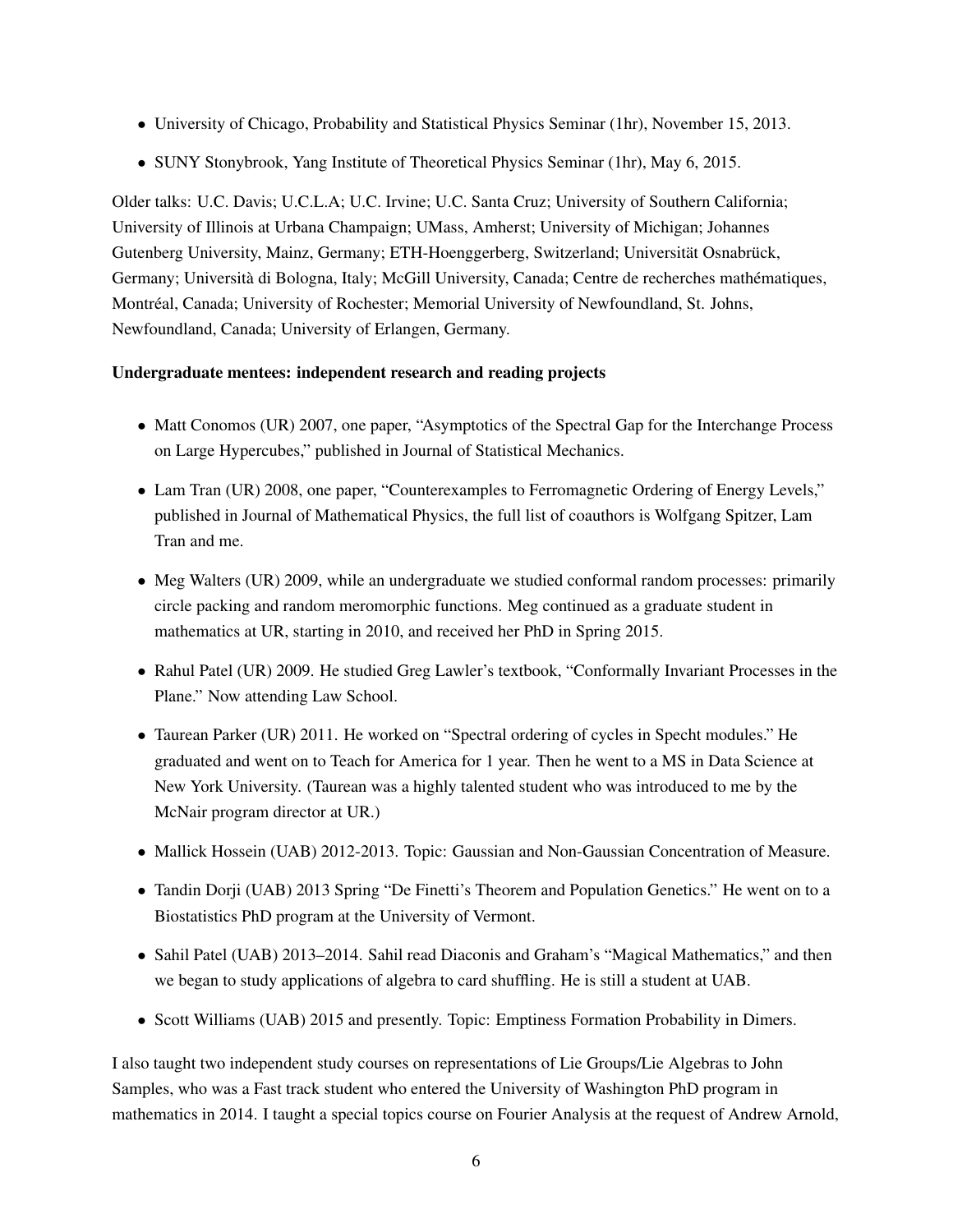who is a current Fast Track student (currently in an exchange program for the year in Budapest mathematics program which is famous among mathematicians). I taught and am currently teaching a special topics independent study course at the request of Forrest Taylor, who is a current Fast Track student.

#### Journals refereed for

Communications in Mathematical Physics; Journal of Statistical Physics; Methodology and Computing in Applied Probability; Journal of Physics A: Mathematical and Theoretical; Journal of Mathematical Physics; Journal of Functional Analysis; Advances in Mathematical Physics; Annals of Applied Probability; Probability Theory and Related Fields; European Physical Journal B; Journal of Physics: Condensed Matter; Annals of Probability; Physical Review B; Mathematical Physics Electronic Journal; Stochastic Processes and their Applications; Journal of Statistical Mechanics; Reviews in Mathematical Physics; Proceedings of the American Mathematical Society

#### Courses taught at UAB

- 2012 Fall: MA 126, Calculus II; MA 793, Probability and Mathematical Physics Seminar
- 2013 Spr: MA 107, Precal Algebra/Trigonometry; MA 486, Mathematical Statistics; MA 586, Mathematical **Statistics**
- 2013 Sum: MA 593, Special Topics "Naive Lie Theory"
- 2013 Fall: MA 125, Calculus I; MA 440 Advanced Calculus; MA 540 Advanced Calculus; MA 593, Special Topics "Intro. to Lie Algebras"; MA 690, Mathematics Seminar (colloquium)
- 2014 Spr: MA 441, Advanced Calculus II; MA 541, Advanced Calculus II;
- 2014 Sum: MA 298, Research in Mathematics
- 2014 Fall: MA 125, Calculus I; MA 440 Advanced Calculus; MA 540 Advanced Calculus; MA 693, Probability and Mathematical Physics Seminar; MA 694, Special Topics "Mathematical Information Theory Seminar"; MA 793, Probability and Mathematical Physics Seminar; MA 794, Special Topics "Mathematical Information Theory Seminar";
- 2015 Spr: MA 441, Advanced Calculus II; MA 486, Mathematical Statistics; MA 492, Special Topics "Fourier Analysis"; MA 493, Special Topics "Population Genetics"; MA 541, Advanced Calculus II; MA 586, Mathematical Statistics; MA 592, Special Topics "Fourier Analysis"; MA 695, Special Topics "Mathematical Information Theory Seminar"; MA 696, Probability and Mathematical Physics Seminar;
- 2015 Fall: EGR 265, Math Tools for Engr Prob Solving; MA 484, Mathematical Finance; MA 492, Special Topics "Topology, Geometry and Physics Applications"; MA 584, Mathematical Finance;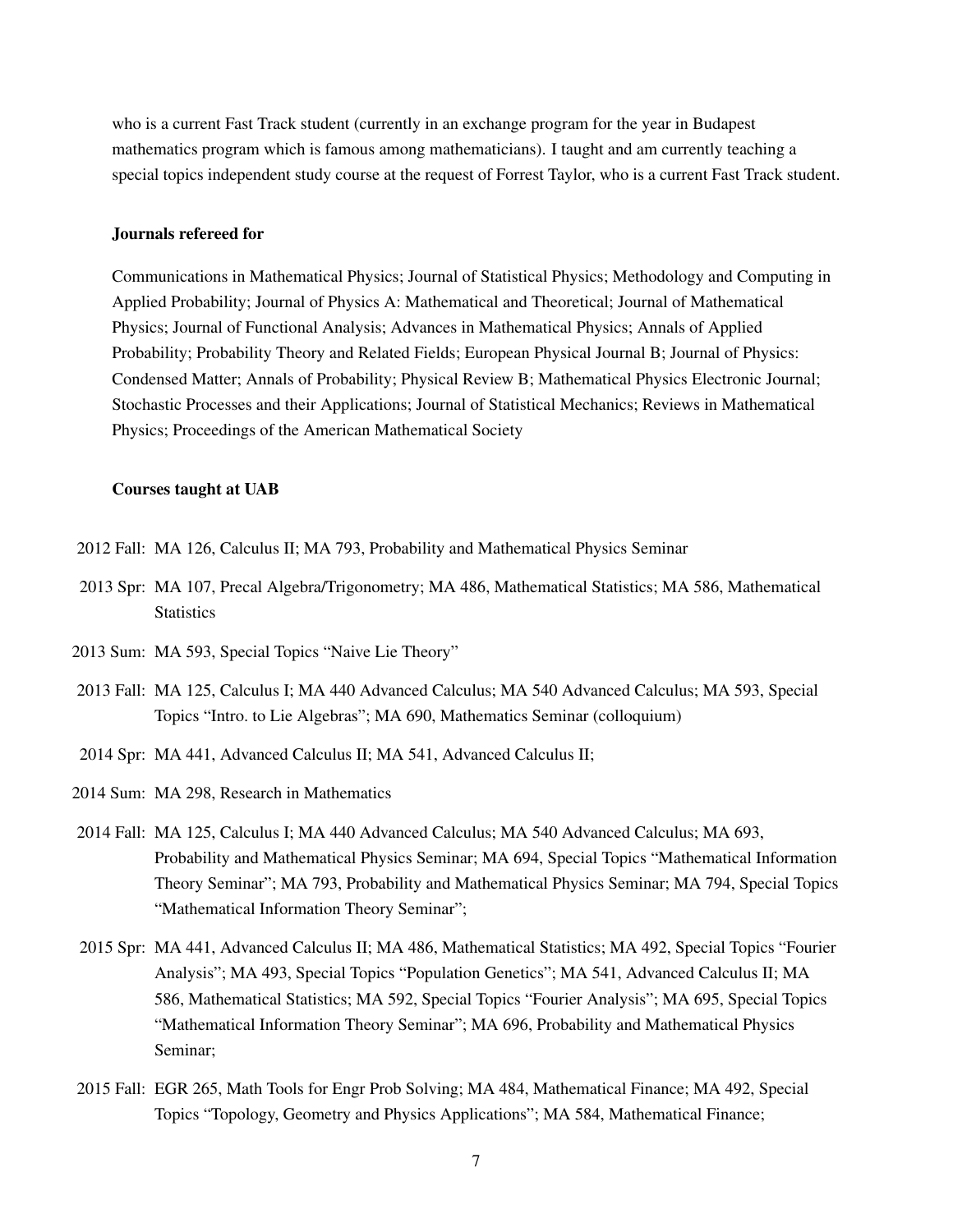#### Postdoctoral mentees

- Brigitta Vermesi, 2006-08. Two papers: "Some Observations for Mean-Field Spin Glass Models," published Letters in Mathematical Physics, " About thinning invariant partition structures," published in Journal of Statistical Physics, which is also joint with Ang Wei.
- Ang Wei, 2010-12. One paper: " About thinning invariant partition structures," published in Journal of Statistical Physics, which is also joint with Brigitta Vermesi.
- Andrew Ledoan, 2007-2009. One paper: "A Universality Property of Gaussian Analytic Functions," published in Journal of Theoretical Probability. The full list of coauthors is Marco Merkli, Andrew Ledoan, and me.
- Stephen Ng, 2011-12. One paper: "Dual bases for the graphical representation of  $\mathcal{U}_q(\mathfrak{sl}_2)$ ." In preparation.

# Journal Articles

- 1. (with Oscar Bolina, Pierluigi Contucci and Bruno Nachtergaele) Finite-volume excitations of the 111 interface in the quantum XXZ model. *Comm. Math. Phys.* 212 (2000) 63–91. <http://arxiv.org/abs/math-ph/9908018>
- 2. (with O. Bolina, P. Contucci and B. Nachtergaele) A continuum approximation for the excitations of the  $(1, 1, \ldots, 1)$  interface in the quantum Heisenberg model. *Electron. J. Diff. Eq.* 4 (2000) 1–10. <http://arxiv.org/abs/math-ph/9909018>
- 3. (with B. Nachtergaele) Droplet states in the XXZ Heisenberg chain. *Comm. Math. Phys.* 216 (2001) 569–607. <http://arxiv.org/abs/math-ph/0009002>
- 4. (with B. Nachtergaele and Tohru Koma) The spectral gap for the ferromagnetic spin-J XXZ chain. *Adv. Theor. Math. Phys.* 5 (2001) 1047–1090. <http://arxiv.org/abs/math-ph/0110017>
- 5. (with Wolfgang Spitzer) Improved bounds on the spectral gap above frustration free ground states of quantum spin chains. *Lett. Math. Phys.* 63 (2003) 251–270. <http://arxiv.org/abs/math-ph/0212029>
- 6. (with Michael Aizenman and Robert Sims) An extended variational principle for the SK spin-glass model. *Phys. Rev. B* 68 (2003) 214403. <http://arxiv.org/abs/cond-mat/0306386>
- 7. (with B. Nachtergaele and W. Spitzer) Ferromagnetic ordering of energy levels. *J. Statist. Phys.* 116 (2004) 719–738. <http://arxiv.org/abs/math-ph/0308006>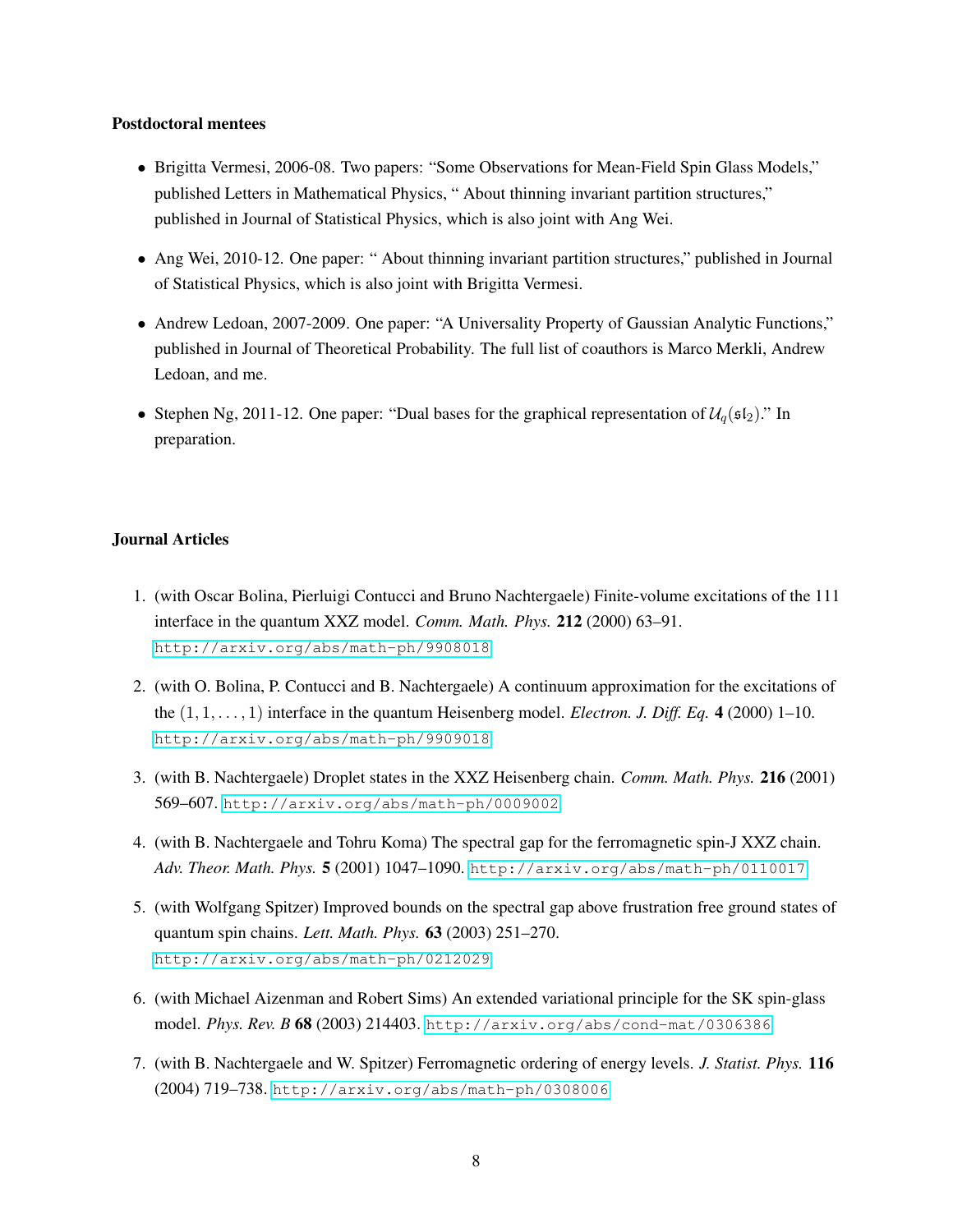- 8. (with B. Nachtergaele) A ferromagnetic Lieb-Mattis theorem. *Phys. Rev. Lett.* 94 (2005) 057206. <http://arxiv.org/abs/math-ph/0408020>
- 9. (with Eugene Kritchevski) The extended variational principle for mean-field, classical spin systems. *Rev. Math. Phys.* 17 (2005) 1209–1239. <http://arxiv.org/abs/math-ph/0505001>
- 10. (with B. Nachtergaele and W. Spitzer) Droplet excitations for the spin-1/2 XXZ chain with kink boundary conditions. *Ann. Henri Poincare´* 8 (2007) 165–201. <http://arxiv.org/abs/math-ph/0508049>
- 11. (with Marek Biskup and Lincoln Chayes) Quantum spin systems at positive temperature. *Commun. Math. Phys.* 69 (2007) 611–657. <http://arxiv.org/abs/math-ph/0509017>
- 12. (with Cristian Giardina) Variational bounds for the Generalized Random Energy Model. ´ *J. Statist. Phys.* 127 (2007) 1–20. <http://arxiv.org/abs/math-ph/0601068>
- 13. (with Brigitta Vermesi) Some observations for mean-field spin glass models. *Lett. Math. Phys.* 83 (2008) 281–303. <http://arxiv.org/abs/0707.0031>
- 14. (with Jaideep Mulherkar, B. Nachtergaele and R. Sims) Isolated eigenvalues of the ferromagnetic spin-J XXZ chain with kink boundary conditions. *J. Stat. Mech.* P01016 (2008). <http://front.math.ucdavis.edu/0709.1733>
- 15. (with Marco Merkli) A resonance theory for open quantum systems with time-dependent dynamics. *J. Statist. Phys.* 134 (2009) 871–898. <http://arxiv.org/abs/0810.3540>
- 16. (with P. Contucci) Thermodynamic Limit for Spin Glasses. Beyond the Annealed Bound. *J. Statist. Phys.* 135 (2009) 1159–1166. <http://arxiv.org/abs/0809.4229>
- 17. Thermodynamic Limit for the Mallows Model on  $S_n$ . *J. Math. Phys.* **50** (2009) 095208. <http://arxiv.org/abs/0904.0696>
- 18. (with B. Nachtergaele, Benjamin Schlein, R. Sims and Valentin Zagrebnov) On the existence of the dynamics for anharmonic quantum oscillator systems. *Rev. Math. Phys.* 22 (2010) 207–231. <http://arxiv.org/abs/0909.2249>
- 19. (with Matt Conomos) Asymptotics of the spectral gap for the interchange process on large hypercubes. *J. Statist. Mech.* 2011 P10018. <http://arxiv.org/abs/0802.1368>
- 20. (with Andrew Ledoan and M. Merkli) A universality property of Gaussian analytic functions. *J. Theoret. Probab.* 25 (2012) 496–504. <http://arxiv.org/abs/1003.1951>
- 21. (with B Nachtergaele and Stephen Ng) Ferromagnetic Ordering of Energy Levels for  $U_q(\mathfrak{sl}_2)$ symmetric spin chains. *Lett. Math. Phys.* 100 (2012) 327–356. <http://arxiv.org/abs/1105.5264>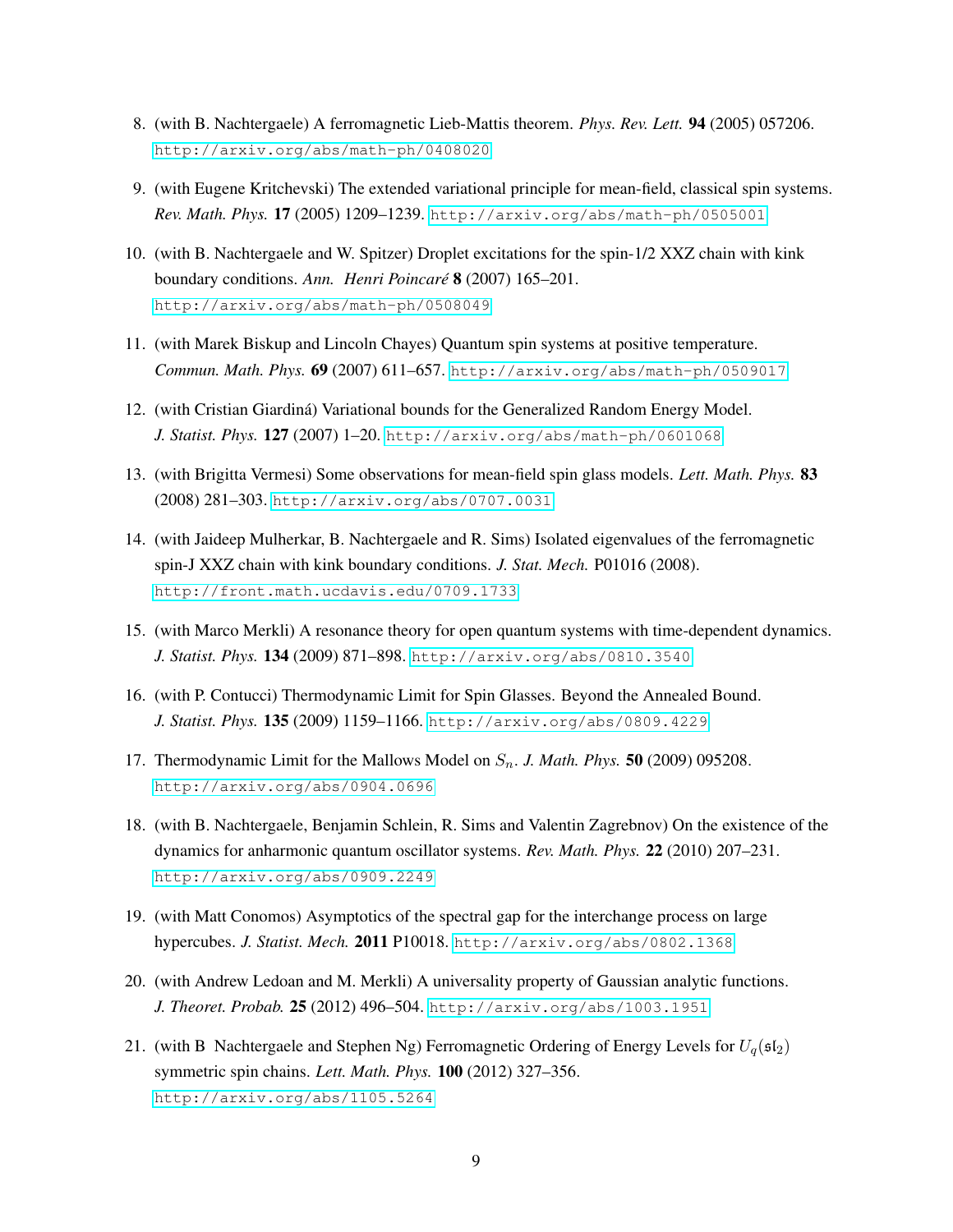- 22. (with W. Spitzer and Lam Tran) Counterexamples to Ferromagnetic Ordering of Energy Levels. *J. Math. Phys.* 53 (2012) 043302 (22 pages). <http://arxiv.org/abs/1107.1266>
- 23. (with B. Vermesi and Ang Wei) About thinning invariant partition structures. *J. Statist. Phys.* 148 (2012), 325–344. <http://arxiv.org/abs/1106.0267>
- 24. (with Carl Mueller) The length of the longest increasing subsequence of a random Mallows permutation. *J. Theoret. Probab.* (2013) 26, no. 2, 514–540. <http://arxiv.org/abs/1102.3402>
- 25. (with P. Contucci and Emanuele Mingione) Factorization Properties in d-Dimensional Spin Glasses. Rigorous Results and Some Perspectives. *J. Statis. Phys.* (2013) 151, no. 5, 809–829. <http://arxiv.org/abs/1212.5281>
- 26. (with P. Contucci, Sander Dommers and C. Giardina) Antiferromagnetic Potts model on the ´ Erdos-Renyi random graph. *Commun. Math. Phys.* (2013) 323, no. 2, 517–554. <http://arxiv.org/abs/1106.4714>
- 27. (with M. Walters) A Note on Mixed Matrix Moments for the Complex Ginibre Ensemble. *J. Math. Phys.* (2015) 56, 013301. <http://arxiv.org/abs/1409.4494>
- 28. (with Michael Froehlich and Paul Jung) As Target Frequency Analysis of functional MRI Data. *Int. J. Clin. Biostat. Biom.* (2015) 1:007.

#### Refereed Proceedings Articles

- 1. (with B. Nachtergaele and W. Spitzer) On the dynamics of interfaces in the ferromagnetic XXZ chain under weak perturbations. In Y. Karpeshina, G. Stolz, R. Weikard, and Y. Zeng (Eds), *Advances in Differential Equations and Mathematical Physics, Contemporary Mathematics, vol. 327*, American Mathematical Society (2003) pp. 251–270. <http://arxiv.org/abs/math-ph/0210017>
- 2. (with B. Nachtergaele) Ordering of energy levels in Heisenberg models and applications. In Joachim Asch and Alain Joye (Eds.), *Mathematical Physics of Quantum Mechanics: Selected and Refereed Lectures from QMath9, Lecture Notes in Physics, Vol. 690.* Springer-Verlag, 2006. <http://arxiv.org/abs/math-ph/0503056>
- 3. (with M. Aizenman and R. Sims) Mean-Field Spin Glass models from the CavityROSt Perspective. In J. C. Mourao, J. P. Nunes, R. Picken and J.-C. Zambrini (Eds), *Prospects in Mathematical Physics, Contemporary Mathematics vol. 437*, American Mathematical Society (2007) pp. 1–30. <http://arxiv.org/abs/math-ph/0607060>
- 4. Universality of Correlations for Random Analytic Functions. In R. Sims and D. Ueltschi (Eds), *Entropy and the Quantum II, Contemporary Mathematics vol. 552*, American Mathematical Society (2011) pp. 135–144. <http://arxiv.org/abs/1107.4135>